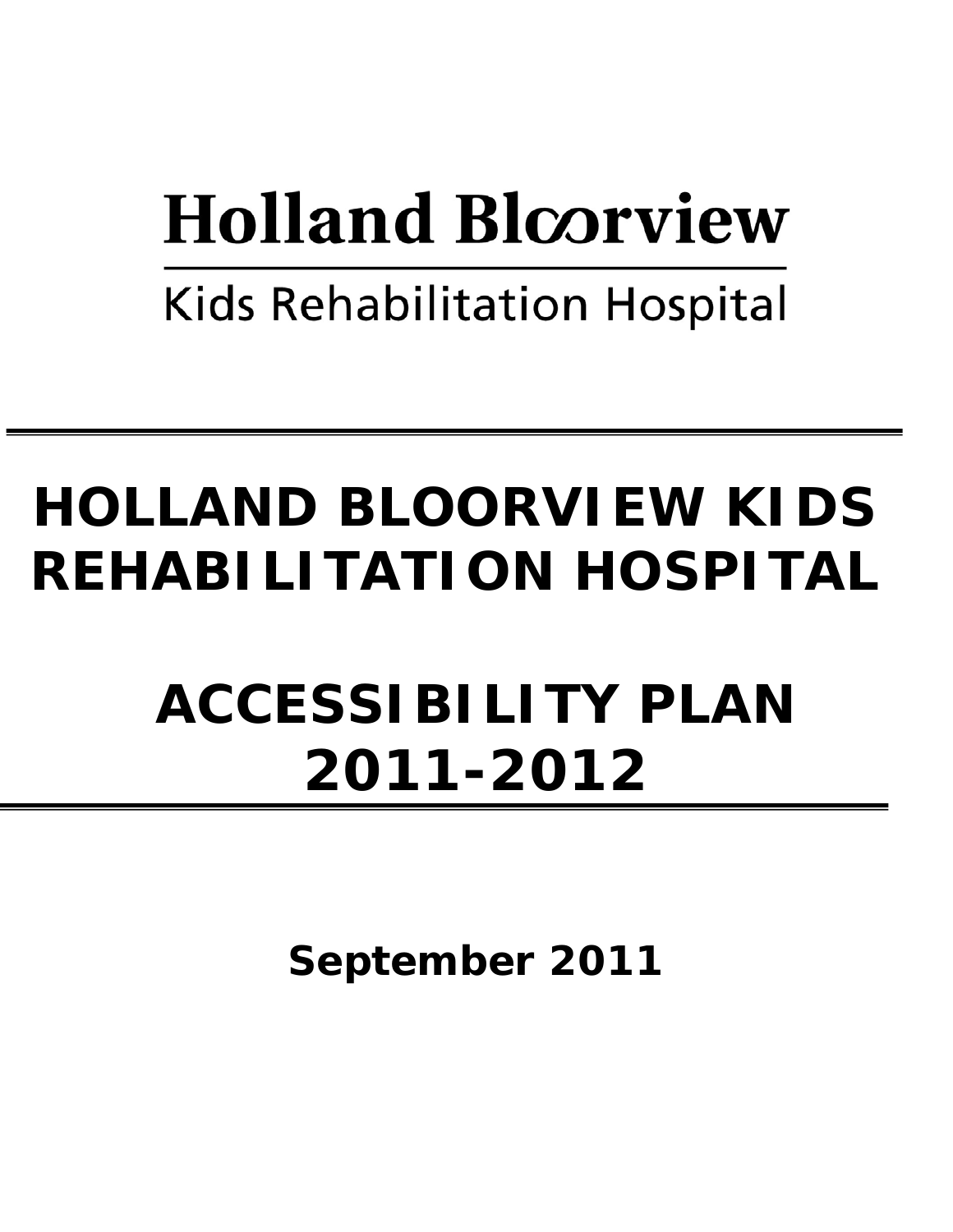# **About Holland Bloorview Kids Rehabilitation Hospital**

Holland Bloorview Kids Rehabilitation Hospital is a teaching hospital for children and youth with disabilities and special needs, located in Toronto. We are Canada's largest children's rehabilitation hospital. Founded over 100 years ago, Holland Bloorview is known the world over for care, research and education that give children with disabilities the tools to get where they want to go.

We are also home to the Bloorview Research Institute, Canada's only hospital-based research facility for children's rehabilitation. We are proud to employ the country's top rehab scientists and engineers, whose clinical discoveries and technological inventions benefit children worldwide.

Each year, more than 7,000 children and their families from Ontario and beyond use our hospital, outpatient and community services. Over 300 children receive inpatient care for complex health needs, or intensive, inpatient rehabilitation following traumatic accidents, illnesses and surgeries. Outpatient visits total over 52,000 a year.

# **Holland Bloorview's Commitment to Accessibility Planning**

Accessibility is a key priority for Holland Bloorview. Given the nature of the clients we serve, accessibility is foremost in our planning, program development and services. In addition, Holland Bloorview works closely with other community providers to help increase accessibility for our clients outside of Holland Bloorview's programming. For example, our Active Living Centre exists to facilitate active participation by kids with disabilities in recreational activities. We work with community centres and organizations across Ontario to make their activities more accessible. We also provide accessible or adapted equipment to facilitate participation for children with disabilities.

Our commitment to accessibility is an ongoing focus for Holland Bloorview Kids Rehabilitation Hospital, and we will continue to monitor the external innovations related to accessibility that may be relevant for Holland Bloorview.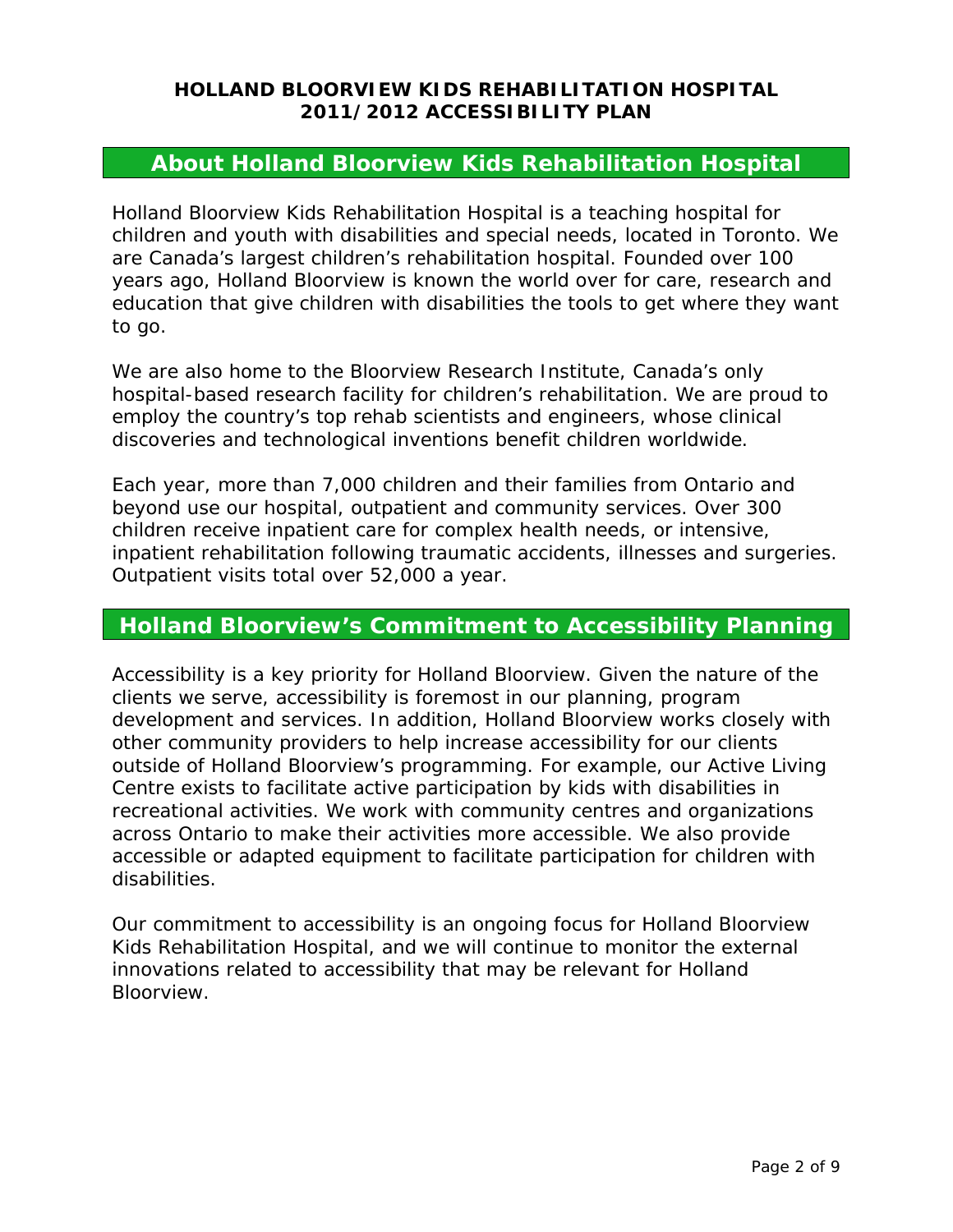### **Accessibility Planning Advisory Committee**

As a hospital and a publicly-funded facility in Ontario, Holland Bloorview Kids Rehabilitation Hospital is obligated to comply with the Accessibility for Ontarians with Disabilities Act (AODA), 2005. As an organization whose primary mandate is to create a world of possibility for children with disability, Holland Bloorview embraces our mandate and leadership role in ensuring accessibility for everyone. The purpose of the AODA is to develop, implement and enforce standards for accessibility in Ontario related to goods, services, facilities, employment, accommodation and buildings by  $2025<sup>1</sup>$  $2025<sup>1</sup>$  $2025<sup>1</sup>$ . Holland Bloorview has two obligations under this Act:

- 1. Develop an annual Accessibility Plan, make it available to the public, and follow through on the implementation of the plan.
- 2. Comply with the standards developed by each of the AODA Standards Committees.

For the purposes of Holland Bloorview's Accessibility Planning, Holland Bloorview uses the Ontario Human Rights Code definition of 'disability', which is also the definition used in the development of the AODA.

- any degree of physical disability, infirmity, malformation or disfigurement that is caused by bodily injury, birth defect or illness and, without limiting the generality of the foregoing, includes diabetes mellitus, epilepsy, a brain injury, any degree of paralysis, amputation, lack of physical co-ordination, blindness or visual impediment, deafness or hearing impediment, muteness or speech impediment, or physical reliance on a guide dog or other animal or on a wheelchair or other remedial appliance or device
- a condition of mental impairment or a developmental disability
- a learning disability, or a dysfunction in one or more of the processes involved in understanding or using symbols or spoken language
- a mental disorder, or

 $\overline{a}$ 

• an injury or disability for which benefits were claimed or received under the insurance plan established under the Workplace Safety and Insurance Act, 1997 ("handicap")

In addition, Holland Bloorview references the AODA's definition of a "barrier", which is anything that stops a person with a disability from fully taking part in society because of that disability. Some barriers include:

<span id="page-2-0"></span><sup>&</sup>lt;sup>1</sup> Ministry of Community and Social Services website. A Guide to the Accessibility for Ontarians with Disabilities Act,

http://www.mcss.gov.on.ca/mcss/english/pillars/accessibilityOntario/what/AODA\_guide.htm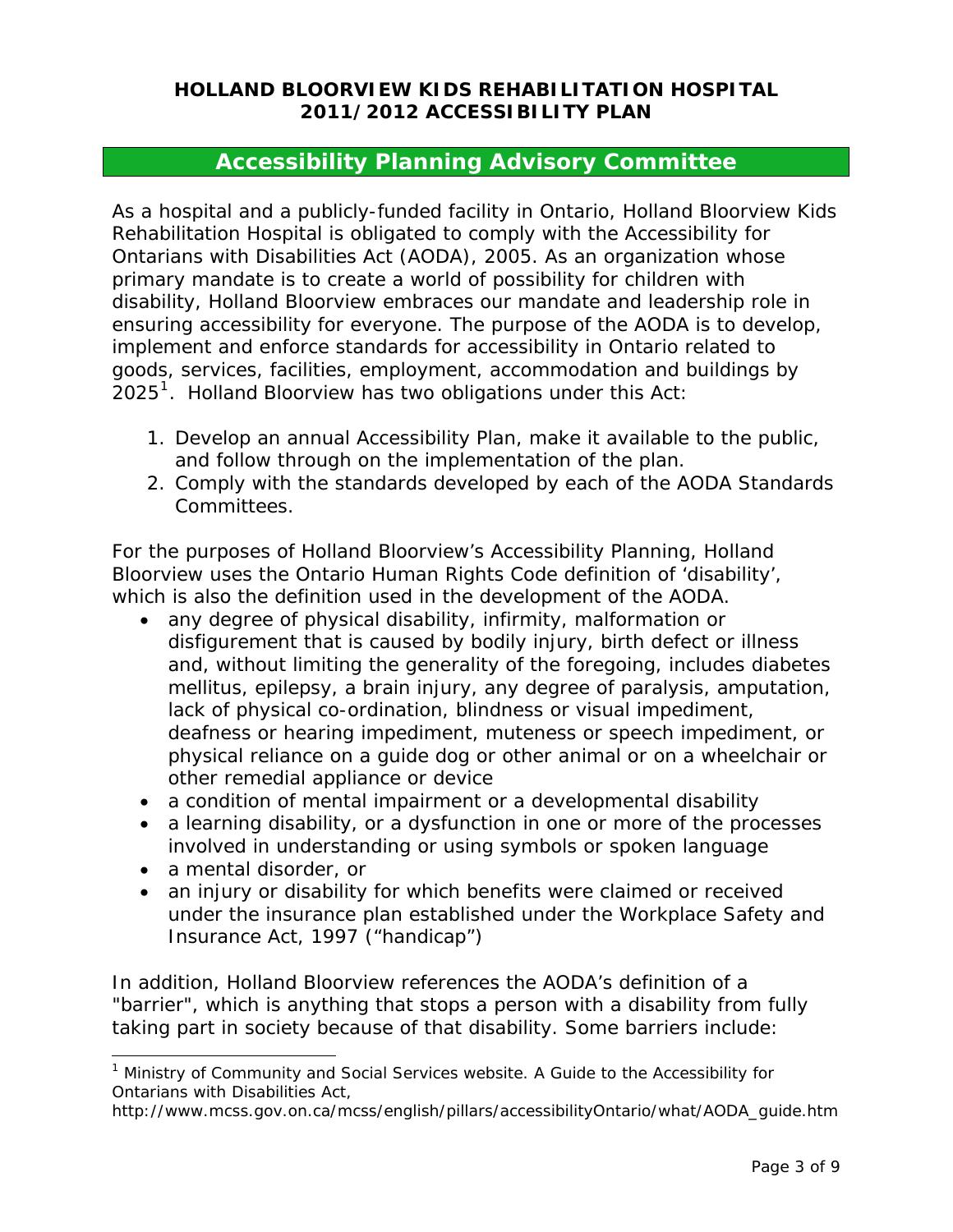- physical barriers, for example a step at the entrance to a store;
- architectural barriers, for example no elevators in a building of more than one floor;
- information or communications barriers, for example a publication that is not available in large print;
- attitudinal barriers, for example assuming people with a disability can't perform a certain task when in fact they can;
- technological barriers such as traffic lights that change too quickly before a person with a disability has time to get through the intersection; and
- barriers created by policies or practices, for instance not offering different ways to complete a test as part of job hiring.

To guide Holland Bloorview in the development of its Accessibility Plan, Holland Bloorview has created an Accessibility Planning Advisory Committee (APAC).

The Accessibility Planning Advisory Committee exists to:

- ensure Bloorview meets its obligations under the AODA to develop an annual Accessibility Plan;
- provide advice on what the plan should include;
- review Holland Bloorview's annual progress on the plan; and
- help identify annual priorities within the plan.

The APAC is accountable to the Senior Management Team, who has responsibility for approving Holland Bloorview's annual Accessibility Plan.

#### **2010-2011 Membership**

**Cynthia Berringer,** Youth representative **Bruno Geremia**, Family Leader **Christa Haanstra,** Communications and Public Affairs **Bobby Hancock,** Building Services **Sue Hayes,** Student Support Services **Lori Howell,** Child Development Program **Nancy Killey,** Organization Development and Learning **Joanna Miedzik,** Volunteer Resources and Reception **Lorraine Reynolds**, Communications and Writing Aids (to July 2011) **Shelby Thomas**, Human Resources **Lorraine Thomas**, Snoezelen and Resource Centre **Sharon Vilcini**, Social Work **Betty Winsor-Stallan**, Inpatient Programs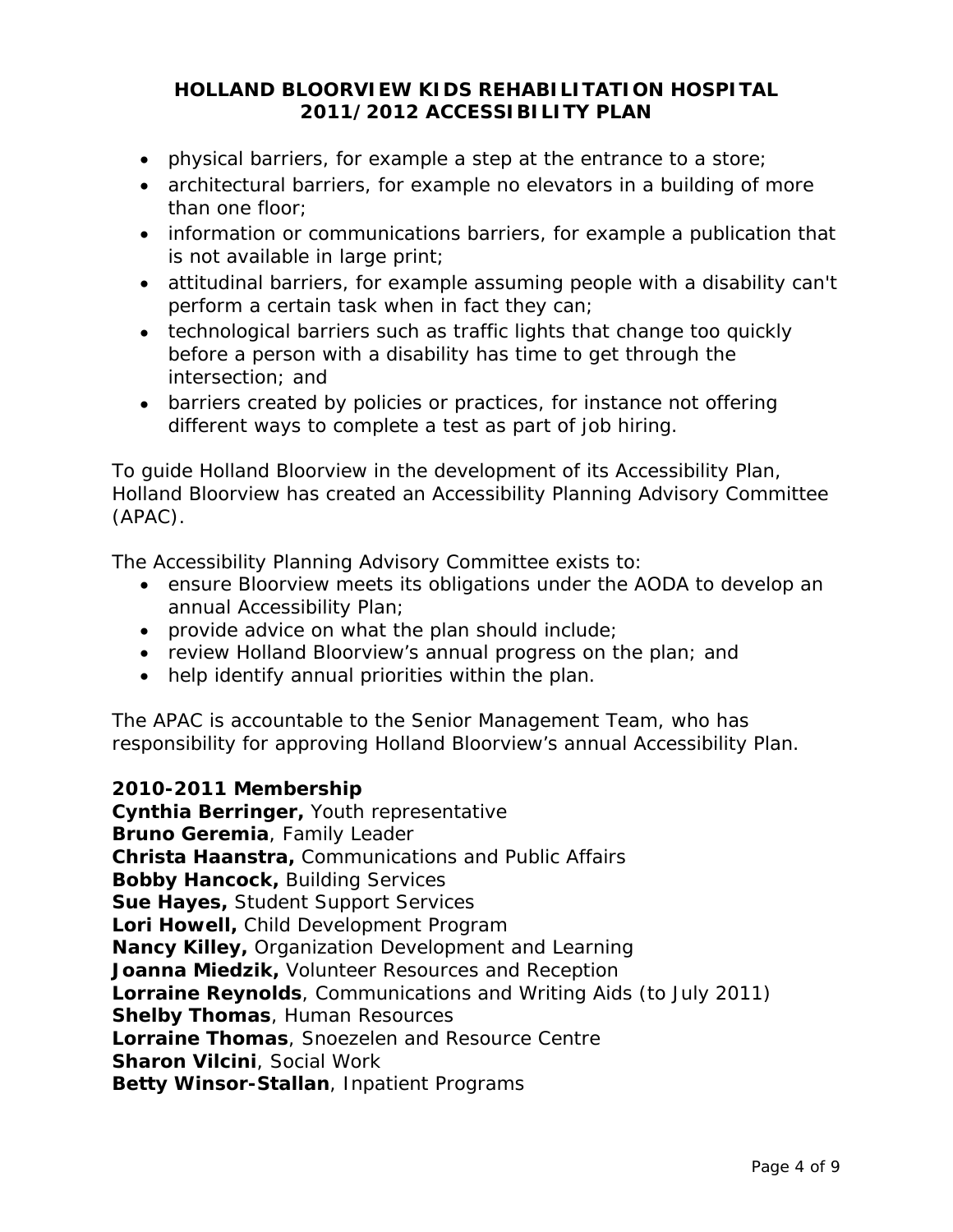# **2011/2012 Accessibility Plan**

The focus of the Accessibility Planning Advisory Committee over the past year has been on continuing our training commitments related to Customer Service and ensuring that Holland Bloorview is well prepared to be compliant with Ontario's new Integrated Accessibility Standard that aims to remove barriers in three areas:

- [transportation](http://www.mcss.gov.on.ca/en/mcss/programs/accessibility/other_standards/transportation/index.aspx)  making it easier for people with disabilities to get to where they need to go
- [employment](http://www.mcss.gov.on.ca/en/mcss/programs/accessibility/other_standards/employment/index.aspx) expanding Ontario's labour pool and welcoming people with disabilities into more workplaces, and
- [information and communications](http://www.mcss.gov.on.ca/en/mcss/programs/accessibility/other_standards/infoComm/index.aspx)  giving people with disabilities access to more of the information we all depend on

The new **Integrated Accessibility Standards Regulation** was passed in June 2011. Our 2012-2013 plan reflects the requirements under the AODA **Integrated Accessibility Standards Regulation**.

We will focus on developing accessibility policies by January 1, 2013 that govern how the organization will achieve accessibility through meeting its requirements referred to in this Integrated Accessibility Standards Regulation. We will further develop, implement and maintain a multi-year accessibility plan that supports the removal of barriers to transportation employment and information and communication.

The Accessibility Planning Advisory Committee will continue to monitor the progress as it relates to the fifth and final standard, Built Environment to ensure we are ready to respond when it is completed and enacted.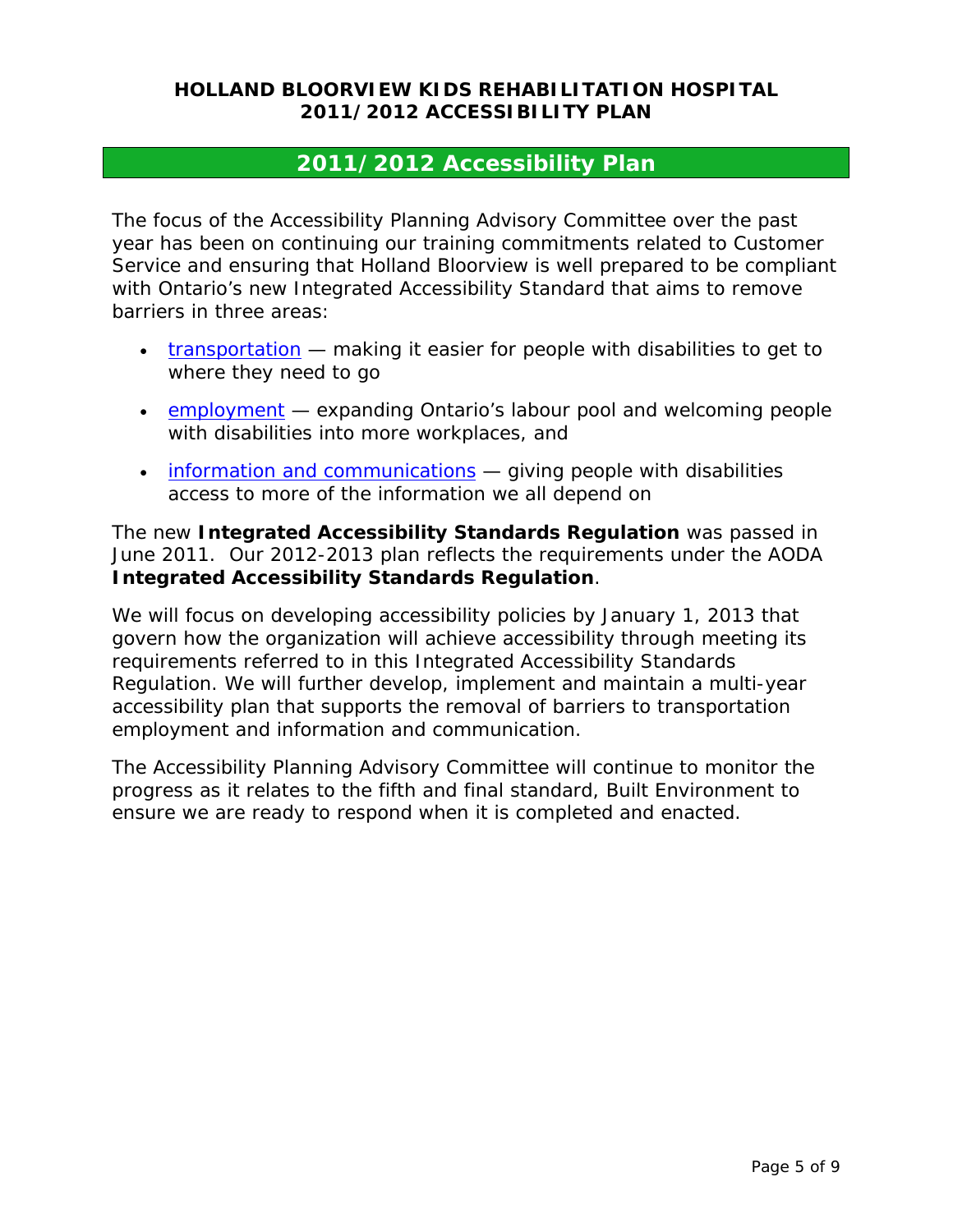#### **Customer Service**

**Focus Area: Customer Service – Policies Practices and Procedures** 

Commitment: Ongoing

Planned Actions: Continue to review new policies, practices and procedures to ensure they reflect the customer service standards.

Implementation Timeframe: Ongoing

#### **Focus Area: Customer Service – Feedback Process**

Commitment: Ongoing

Planned Actions:

Continue to collect feedback regarding Holland Bloorview's success in meeting the requirements of the Customer Service Standard.

Implementation Timeframe: Ongoing

#### **Focus Area: Customer Service – Population Communication Needs**

Commitment: Ongoing

Planned Actions: Continue to implement strategies to address the communication needs of the populations served at Holland Bloorview in alignment with the Accessible Information and Communication Requirements of the Integrated Standards Regulation.

Implementation Timeframe: Ongoing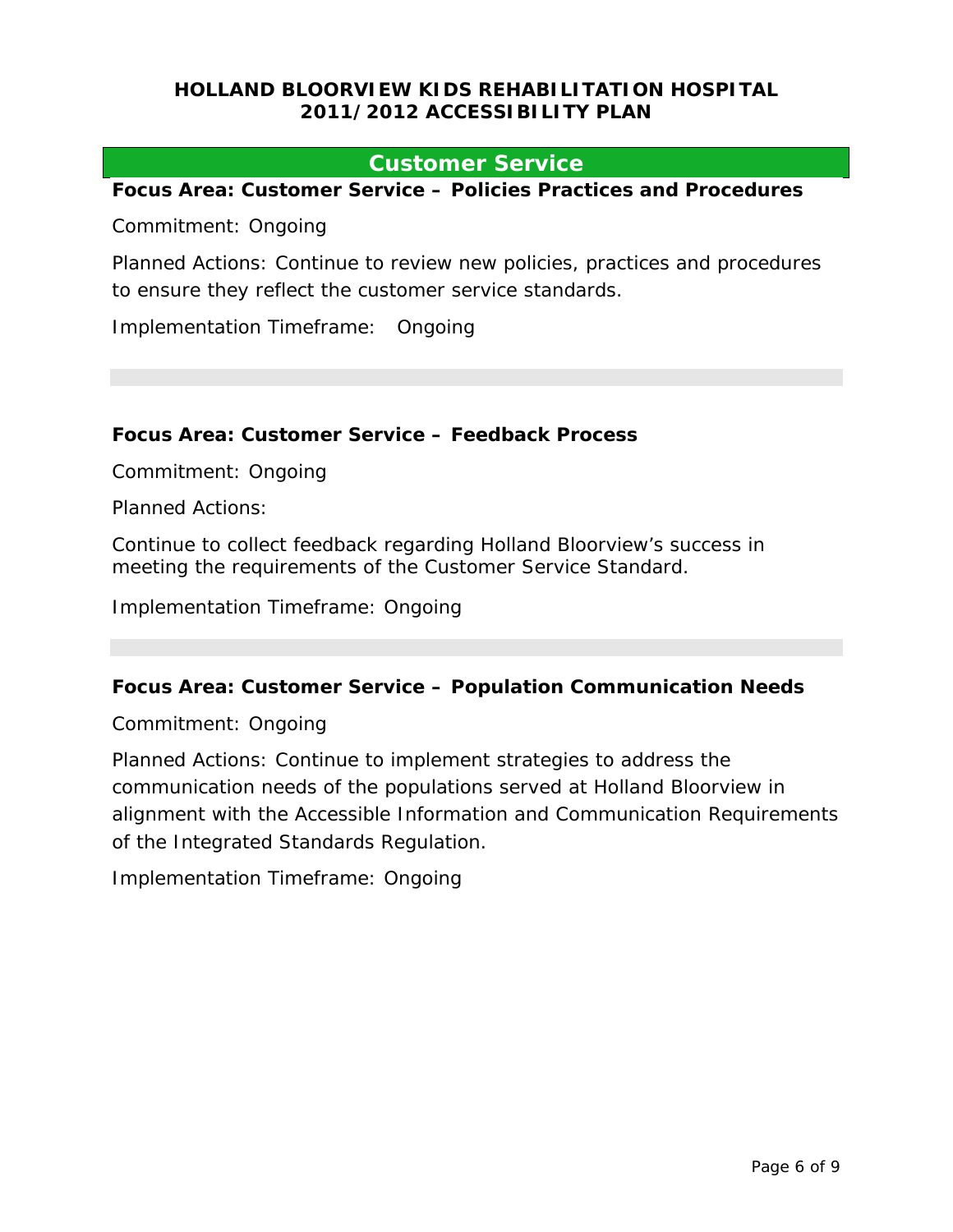#### **Focus Area: Customer Service – Training Plan Development**

Commitment: Ongoing

Planned Actions: Continue to assign all new employees and volunteers training related to Customer Service using elearning system.

Implementation Timeframe: Ongoing

#### **Focus Area: Customer Service – Documents**

Commitment: Ongoing

Planned Actions: Review the proposed Accessible Information and Communication Requirements and develop plan for accessible documents related to the provision of Holland Bloorview services.

Implementation Timeframe: Oct 2011 - Ongoing

### **Issues Resolution Process**

#### Issues Resolution Process

In addition to the specific work and priorities developed by the APAC, and outlined in this plan, there are a number of existing mechanisms and processes by which accessibility issues can be identified and addressed. These include:

> o If clients and families have a question, concern or feedback we encourage them to talk to a member of their Holland Bloorview team right away. If clients and families don't feel comfortable or feel the situation requires further attention, a member of the Family Resource Centre team will listen to their concern and help to address it in a confidential setting. Clients and families can contact this team in writing, by phone or simply drop in. Families and clients can bring forward their concerns to Laura Williams, Manager, Family Resource Centre, Room: 1E250 or 416-425- 6220, extension 3395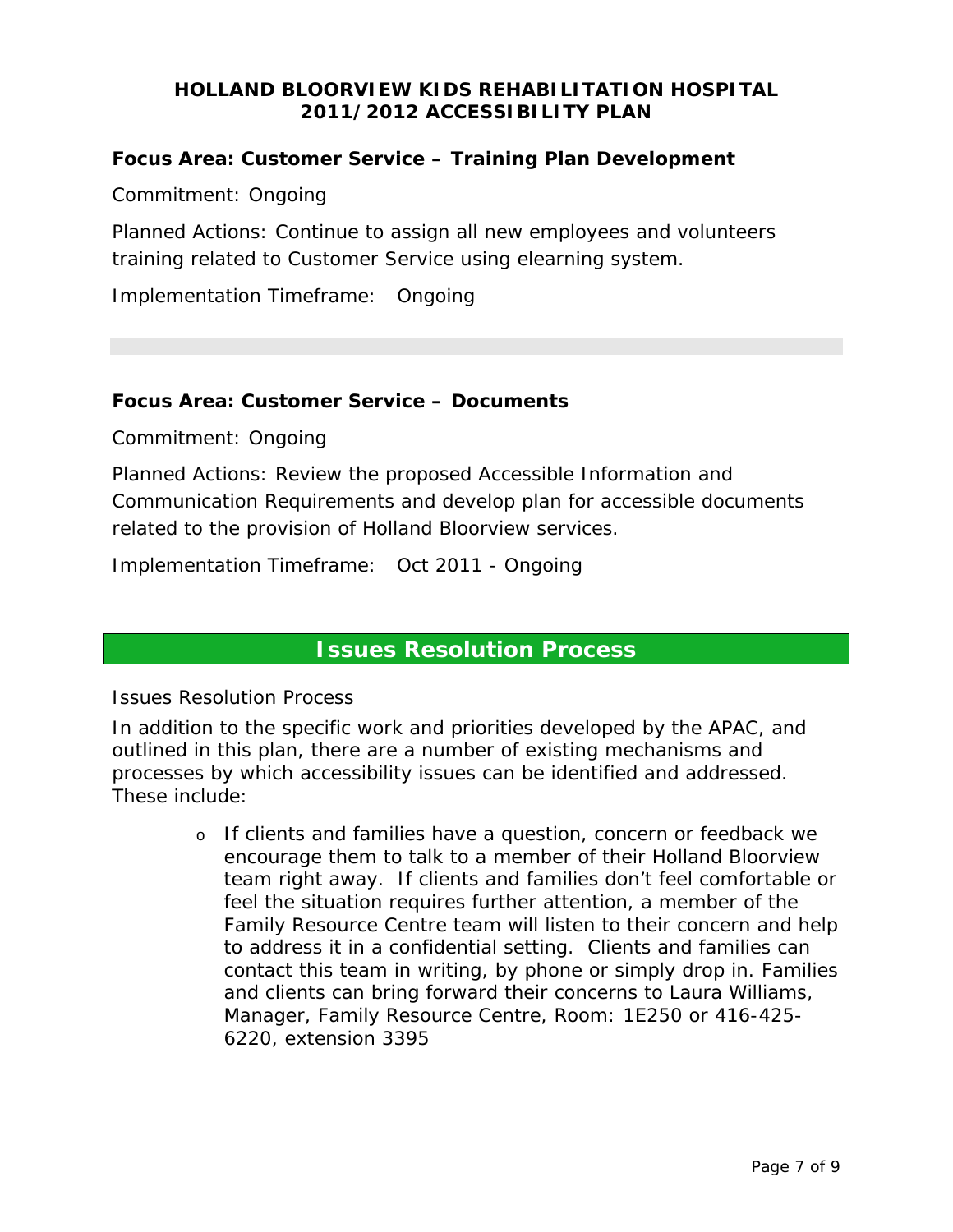- o Client and family feedback can be provided through the *Tell Us* survey which is sent out every month to families and clients who have received services at Holland Bloorview.
- o Youth Advisory Committee Youth can bring forward their concerns to the Committee, or its Chair. The committee will bring forward any concerns to Holland Bloorview, and will work with Holland Bloorview to address the concern, where appropriate.
- o Building and physical plant concerns should be submitted to Building Services through a Meditech order. Building Services will review the request, and address the concern as appropriate.
- o Holland Bloorview has a Joint Occupational Health and Safety Committee (JOHSC) that identifies and addresses health and safety concerns in the workplace. Concerns can be brought forward by staff or management to any member of the JOHSC. JOHSC has a bulletin board (located on the 5th Floor, outside of the HR offices) that includes the current membership of the JOHSC, and the latest minutes and other information.
- o Annual workplace inspections take place throughout the year in all areas of the building. This is an opportunity to identify issues, and for staff to bring forward their concerns.
- o Each new hire at Holland Bloorview undergoes an assessment with an Occupational Health nurse. This is an opportunity for the new employee to raise any concerns or special needs that they may have, and can be addressed by Holland Bloorview.
- o Occupational Health and Safety offers accommodations for employees who need special accommodations to do their job on an ongoing basis, upon request or following a short or long-term disability leave. A central fund is available for adaptations if the accommodation is deemed medically necessary as shown through medical documentation.
- o Ergonomic assessments for employees upon requests for staff who are concerned about their workstation or workspace set-up. A representative from the Occupational Health department will do the assessment and recommend adjustments or adaptations as necessary.